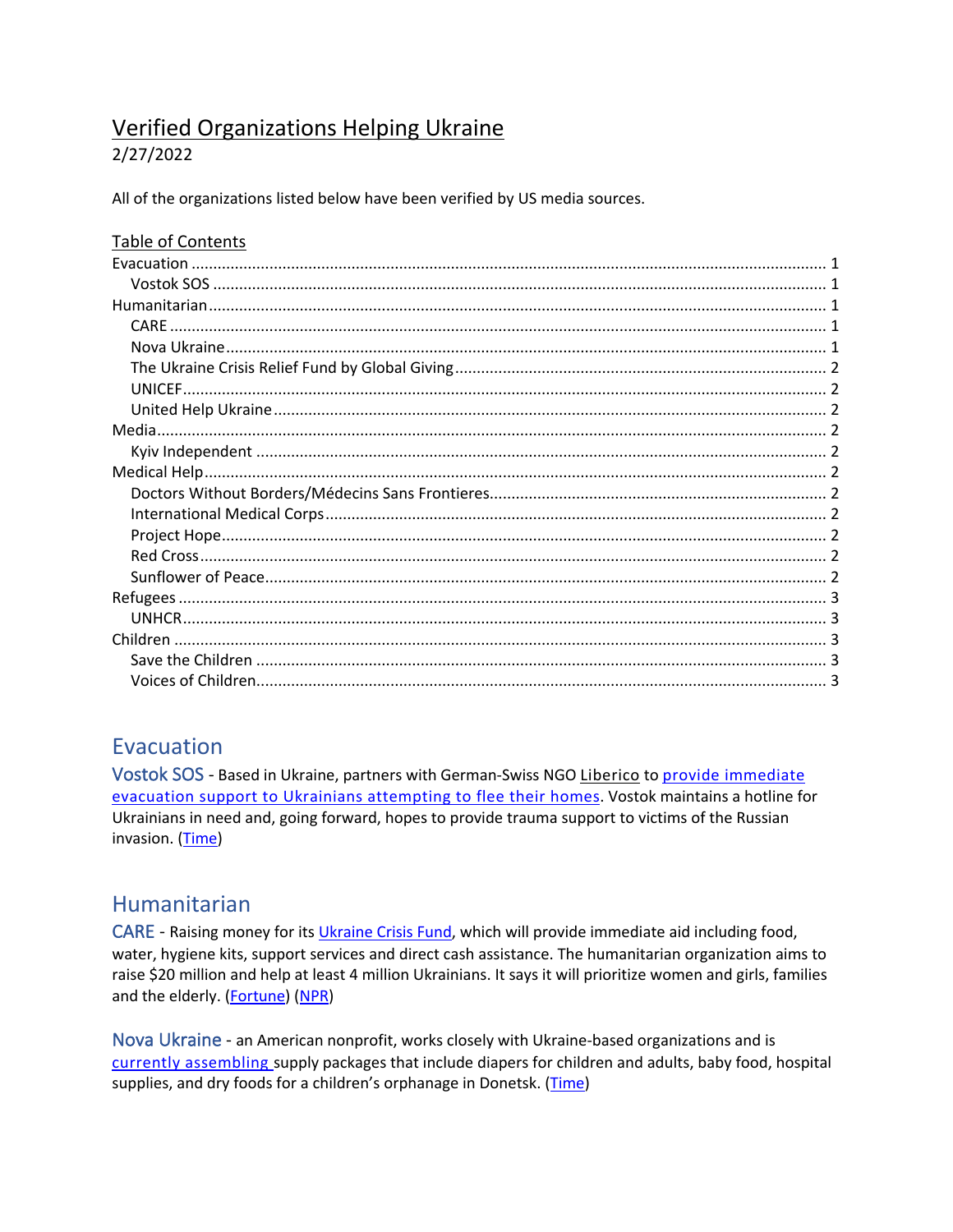The Ukraine Crisis Relief Fund by Global Giving - The fund sprang into action once Russia declared war on Ukraine. Donations will help "affected communities in Ukraine, with a focus on the most vulnerable, including children, who need access to food, medical services, and psychosocial support." Not only that, but the Ukraine Crisis Relief Fund will "support humanitarian assistance in impacted communities in Ukraine and surrounding regions where Ukrainian refugees have fled." (Today)

UNICEF **-** Supports health, nutrition, HIV prevention, education, safe drinking water, sanitation and protection for children and families caught in the conflict in Ukraine. (NPR)

United Help Ukraine - United Help Ukraine is an American nonprofit that formed after the 2014 annexation of Crimea. It's currently raising money to send first aid kits and other humanitarian aid to Ukraine. (Time)

#### Media

Kyiv Independent - This English-language media outlet was launched three months ago and created on the principles of free-press and editorial independence. Donations can be made via its GoFundMe and Patreon accounts, which will be used to keep the news source running. (Fortune)

### Medical Help

Doctors Without Borders/Médecins Sans Frontieres- Run a range of activities in Ukraine working with local volunteers, organizations, health care professionals and authorities to help people travel to health care facilities and access prescribed medications. (NPR)

International Medical Corps - The global nonprofit has been delivering primary health care and mental health services in eastern Ukraine since 2014, and is raising funds to expand those services for people affected by the latest conflict. (NPR)

Project Hope - An international organization that coordinates with health-care workers to provide onthe-ground medical support to countries in crisis. "With some 3 million people in Ukraine already in need of urgent humanitarian assistance even before the Russian military incursion, immediate medical support is needed to prevent the country from spiraling even deeper into a humanitarian crisis that could impact millions of people," Project Hope writes on its website. (Fortune)

Red Cross - This Switzerland-based organization is aiming to help people affected by the conflict and support the work of the Ukrainian Red Cross. (NPR)

Sunflower of Peace **–** An American nonprofit is raising money to prepare first aid medical tactical backpacks for paramedics and doctors on the front lines. Each backpack is designed for groups of 5 to ten people and includes an array of first aid supplies — such as bandages, anti-hemorrhagic medicine and medical instruments. They are asking for donations to be through Facebook since other websites are not waving fees. (Time) (NPR)